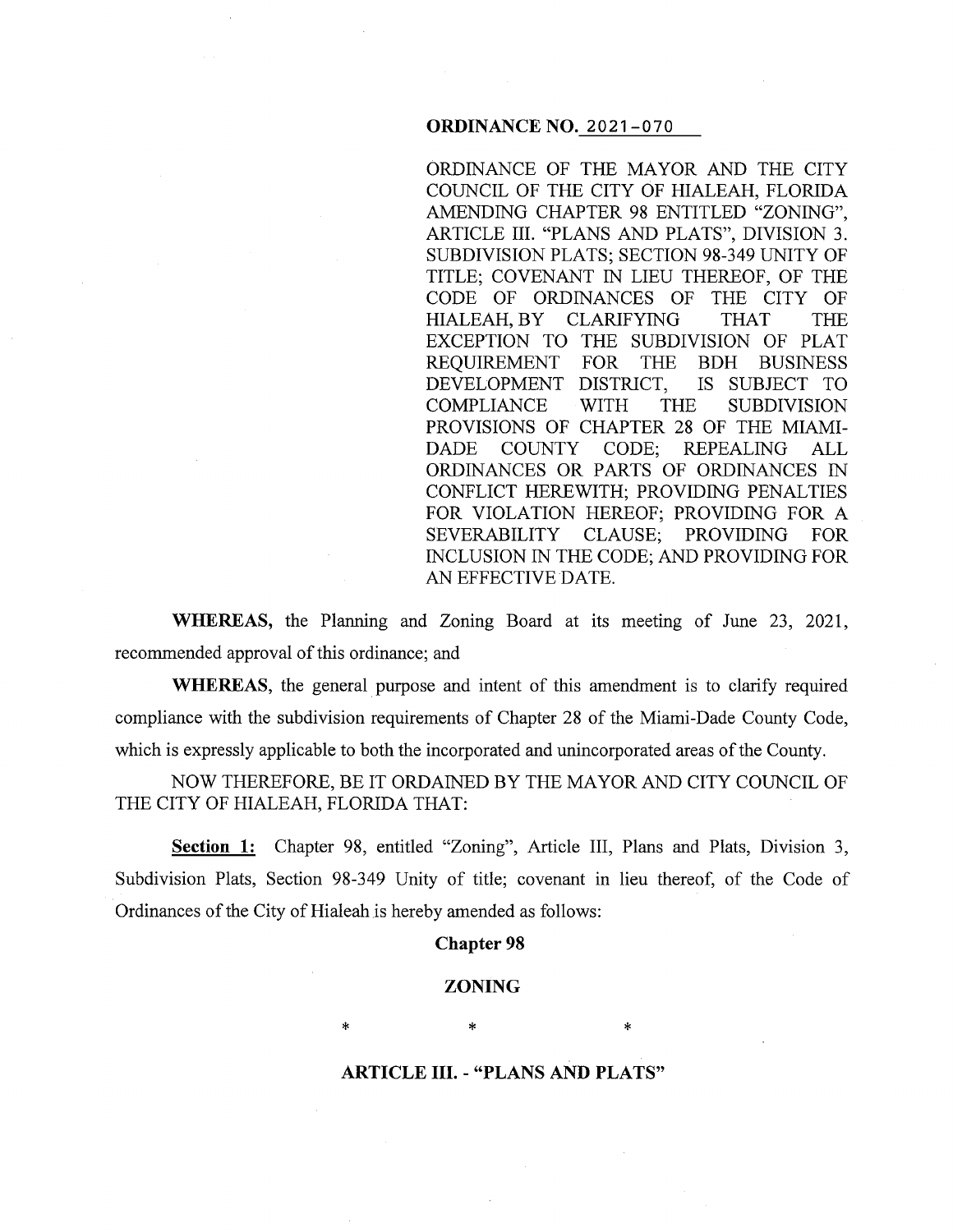## Ordinance No. 2021-070 Page 2

I.

## **DIVISION** 3. - **SUBDIVISION PLATS**

 $\begin{matrix} * & * \end{matrix}$ 

\* \*

Sec. 98-349 - Unity of title; covenant in lieu thereof for BDH business development district.

\*

A subdivision of plat is not required in the BDH business development district for division of land into separate parcels, provided compliance with the subdivision provisions of Chapter 28 of the Miami-Dade County Code and notwithstanding anything in this section to the contrary; and provided that all applications for building permits where multiple buildings are proposed for a single site be accompanied by one of the following documents:

- (1) A unity of title, approved for legal form and sufficiency by the city attorney, which shall run with the land and be binding upon the heirs, successors, personal representatives and assigns, and upon all mortgagees or lessees and others presently or in the future having any interest in the property; or
- (2) A declaration of restrictive covenants, approved for legal form and sufficiency by the city attorney, which shall run with the land and be binding upon the heirs, successors, personal representatives and assigns, and upon all mortgagees and lessees and others presently or in the future having any interest in the property. The declaration shall contain the following necessary elements:
- (a) That the subject site will be developed in substantial accordance with the approved site plan. That no modification shall be effectuated without the written consent of the zoning director and the then owner(s) of the phase or portion of the property for which modification is sought; provided the zoning director finds that the modification would not generate excessive noise or traffic, tend to create a fire or other equally or greater dangerous hazard, or provoke excessive overcrowding of people, or tend to provoke a nuisance, or be incompatible with the area concerned, when considering the necessity and reasonableness of the modification in relation to the present and future development of the area concerned. Should the zoning director withhold such approval, the then owner(s) of the phase or portion of the property for which modification is sought shall be permitted to seek such modification by application to modify the plan or covenant at public hearing before the planning and zoning board or the city council of the City of Hialeah (whichever by law has jurisdiction over such matters).
- (b) That if the subject property will be developed in phases, that each phase will be developed in substantial accordance with the site plan.
- ( c) That in the event of multiple ownerships subsequent to site plan approval, that each of the subsequent owners shall be bound by the terms, provisions and conditions of the declaration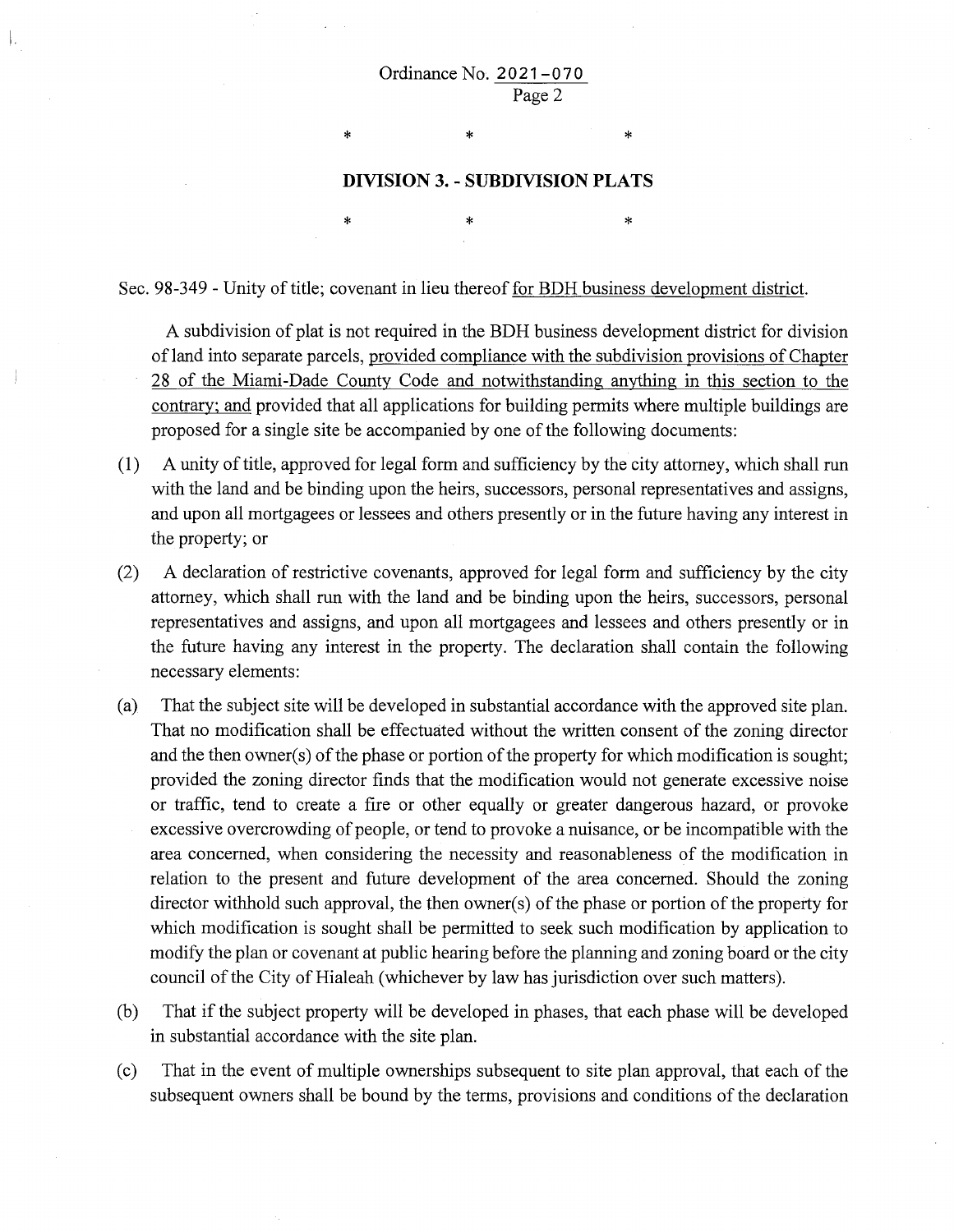of restrictive covenants. The owner shall further agree that he or she will not convey portions of the subject property to such other parties unless and until the owner and such other party (parties) shall have executed and mutually delivered, in recordable form, an instrument to be known as an "easement and operating agreement" which shall contain, among other things:

- (i) Easements in the common area of each parcel for ingress to and egress from the other parcels;
- (ii) Easements in the common area of each parcel for the passage and parking of vehicles;
- (iii) Easements in the common area of each parcel for the passage and accommodation of pedestrians;
- (iv) Easements for access roads across the common area of each parcel to public and private roadways;
- (v) Easements for the installation, use, operation, maintenance, repair, replacement, relocation and removal of utility facilities in appropriate areas in each such parcel;
- (vi) Easements on each such parcel for construction of buildings and improvements in favor of each such other parcel;
- (vii) Easements upon each such parcel in favor of each adjoining parcel for the installation, use, maintenance, repair, replacement and removal of common construction improvements such as footings, supports and foundations;
- (viii) Easements on each parcel for attachment of buildings;
- (ix) Easements on each parcel for building overhangs and other overhangs and projections encroaching upon such parcel from adjoining parcel such as, by way of example, marquees, canopies, lights, lighting devices, awnings, wing walls and the like;
- (x) Appropriate reservation of rights to grant easements to utility companies;
- (xi) Appropriate reservation of rights to road right-of-ways and curb cuts;
- (xii) Easements in favor of each such parcel for pedestrian and vehicular traffic over dedicated private ring roads and access roads; and
- (xiii) Appropriate agreements between the owners of the several parcels as to the obligation to maintain and repair all private roadways, parking facilities, common areas and common facilities and the like.

These provisions or portions thereof may be waived by the zoning director if they are not applicable to the subject property. These provisions of the easement and operating agreement shall not be amended without prior written approval of the city attorney. In addition, such easement and operating agreement shall contain such other provisions with respect to the operation, maintenance and development of the property as to which the parties thereto may agree, all to the end that although the property may have several owners, it will be constructed, conveyed, maintained and operated in accordance with the approved site plan.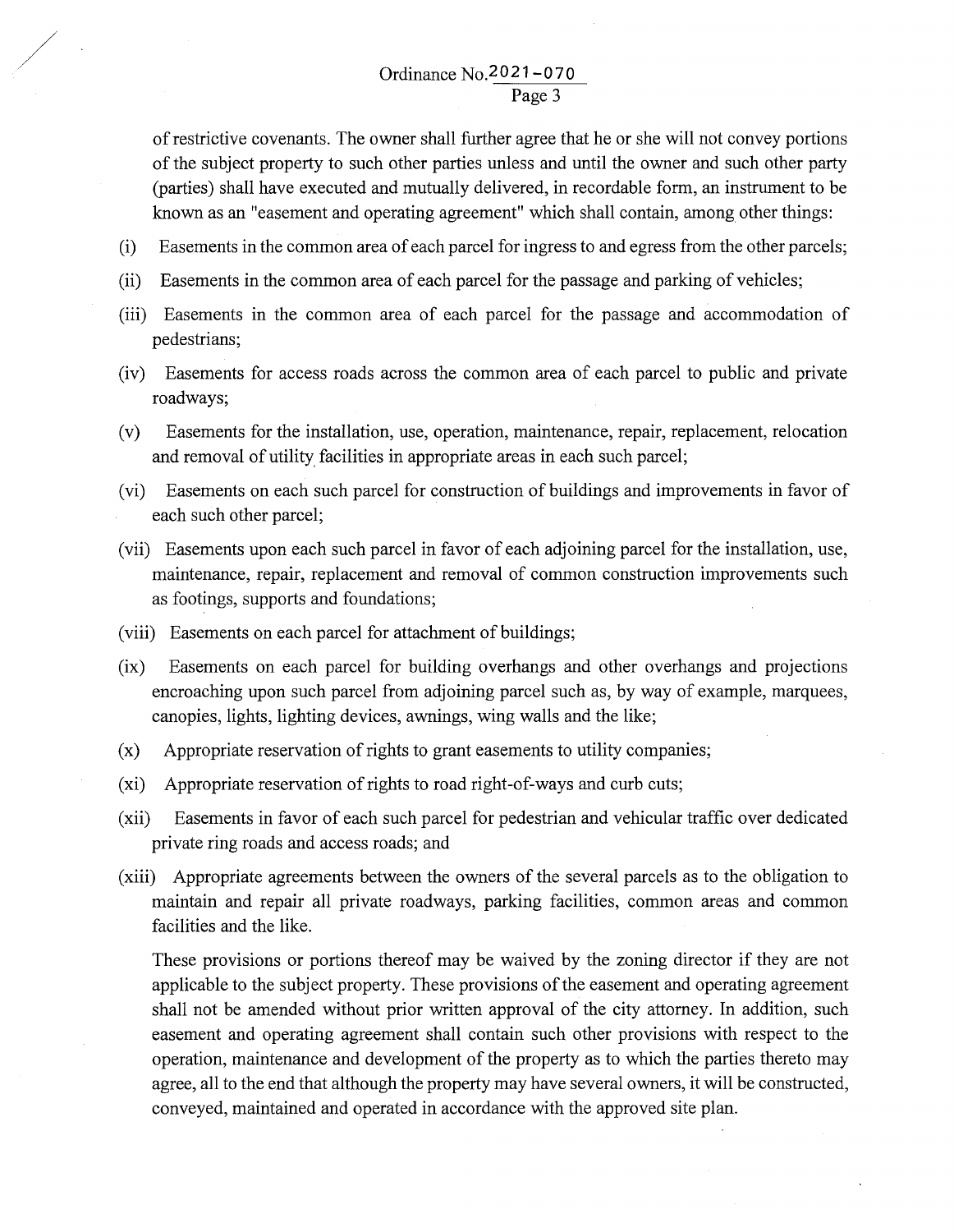Nonuse variances created solely by separate ownerships, pursuant to subsection (2)(c) shall be waived by the zoning director.

- ( d) The declaration of restrictive covenants shall be in effect for a period of 30 years from the date the documents are recorded in the public records of Miami-Dade County, Florida, after which time they shall be extended automatically for successive periods of ten years unless released in writing by the then owners of the property, provided that the same is also approved by the city council and the mayor of the city, or its successors, by resolution, upon advertised notice, or by ordinance if the covenant is adopted by ordinance or as otherwise provided in the city charter, upon the demonstration and affirmative finding that the same is no longer necessary to preserve and protect the property for the purposes herein intended.
- ( e) Enforcement of the declaration of restrictive covenants shall be by action at law or in equity with costs and reasonable attorney's fees to the prevailing party.

# **Section 2: Repeal of Ordinances in Conflict.**

All ordinances or parts of ordinances in conflict herewith are hereby repealed to the extent of such conflict.

# **Section 3: Penalties.**

Every person convicted of a violation of any provision of the Code or any ordinance, rule or regulation adopted or issued in pursuance thereof shall be punished by a civil penalty not to exceed \$500.00 within the discretion of the court or administrative tribunal having jurisdiction. Each act of violation and each day upon which any such violation shall occur shall constitute a separate offense. In addition to the penalty prescribed above, the City may pursue other remedies such as abatement of nuisance, injunctive relief, administrative adjudication and revocation of licenses or permits.

# **Section 4: Inclusion in Code.**

The provisions of this ordinance shall be included and incorporated in the Code of Ordinances of the City of Hialeah, as an addition or amendment thereto, and the sections of this ordinance shall be renumbered to conform to the uniform numbering system of the Code.

# **Section 5: Severability Clause.**

If any phrase, clause, sentence, paragraph or section of this ordinance shall be declared invalid or unconstitutional by the judgment or decree of a court of competent jurisdiction, such invalidity or unconstitutionality shall not affect any of the remaining phrases, clauses, sentences, paragraphs or sections of this ordinance.